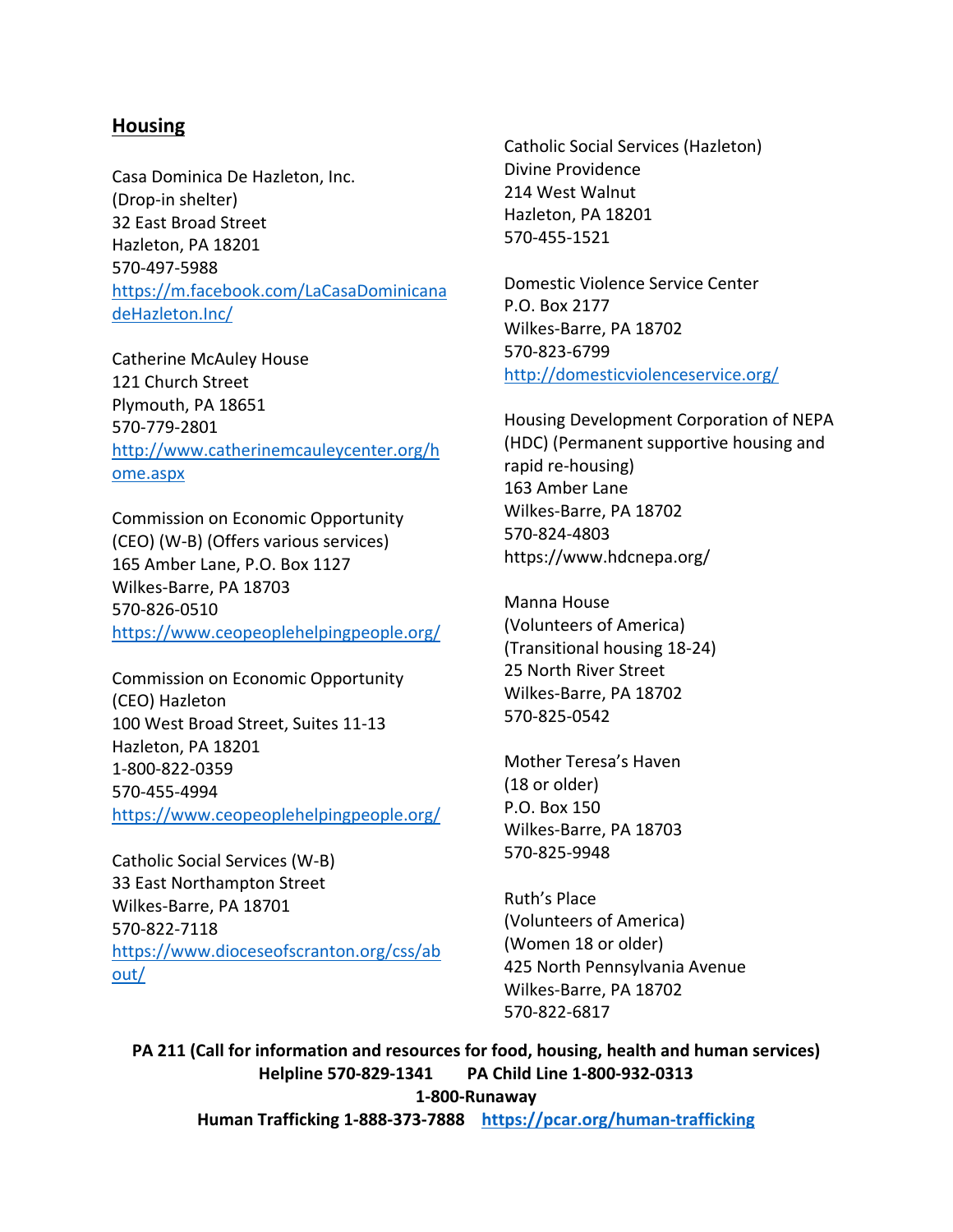#### <https://ruthsplace.com/index.html>

Salvation Army Kirby Family House (Transitional Housing) 35 South Pennsylvania Avenue Wilkes-Barre, PA 18702 570-824-8380 [https://pa.salvationarmy.org/wilkes](https://pa.salvationarmy.org/wilkes-barre/kirby-family-house)[barre/kirby-family-house](https://pa.salvationarmy.org/wilkes-barre/kirby-family-house)

Step by Step (Transitional housing through mental health system) 744 Kidder Street Wilkes-Barre, PA 18702 570-829-3477 <https://stepbystepusa.com/>

Valley Youth House (Rapid re-housing program for 18-24 or parent with children) 65 Public Square Suite 520 Wilkes-Barre, PA 18702 570-704-0626 <https://www.valleyyouthhouse.org/>

Hazleton Housing Authority 320 West Mine Street Hazleton, PA 18201 570-455-9503 <http://hazletonhousingauthority.com/>

Luzerne County Housing Authority 250 First Avenue Kingston, PA 18704 570-287-9661 <http://www.nepaha.org/>

Nanticoke Housing Authority 1 East Green Street Nanticoke, PA 18634 570-735-1110 <http://www.nanticokehousing.org/>

Pittston City Housing Authority 500 Kennedy Boulevard Pittston, PA 18640 570-655-3707

Wilkes-Barre Housing Authority 50 Lincoln Plaza Wilkes-Barre, PA 18702 570-825-6657 <http://www.wilkesbarrehousing.org/>

#### **Assistance (Financial)**

Commission on Economic Opportunity (CEO) (W-B) (Offers various services) 165 Amber Lane, P.O. Box 1127 Wilkes-Barre, PA 18703 570-826-0510 <https://www.ceopeoplehelpingpeople.org/>

Department of Human Services (SNAP, LIHEAP, cash assistance, medical assistance) 111 North Pennsylvania Avenue Wilkes-Barre, PA 18701 570-826-2278 <https://www.luzernecounty.org/>

Luzerne County Assistance Office 205 South Washington Street Wilkes-Barre, PA 18701 570-826-2100 (W-B) 570-459-3800 (Hazleton)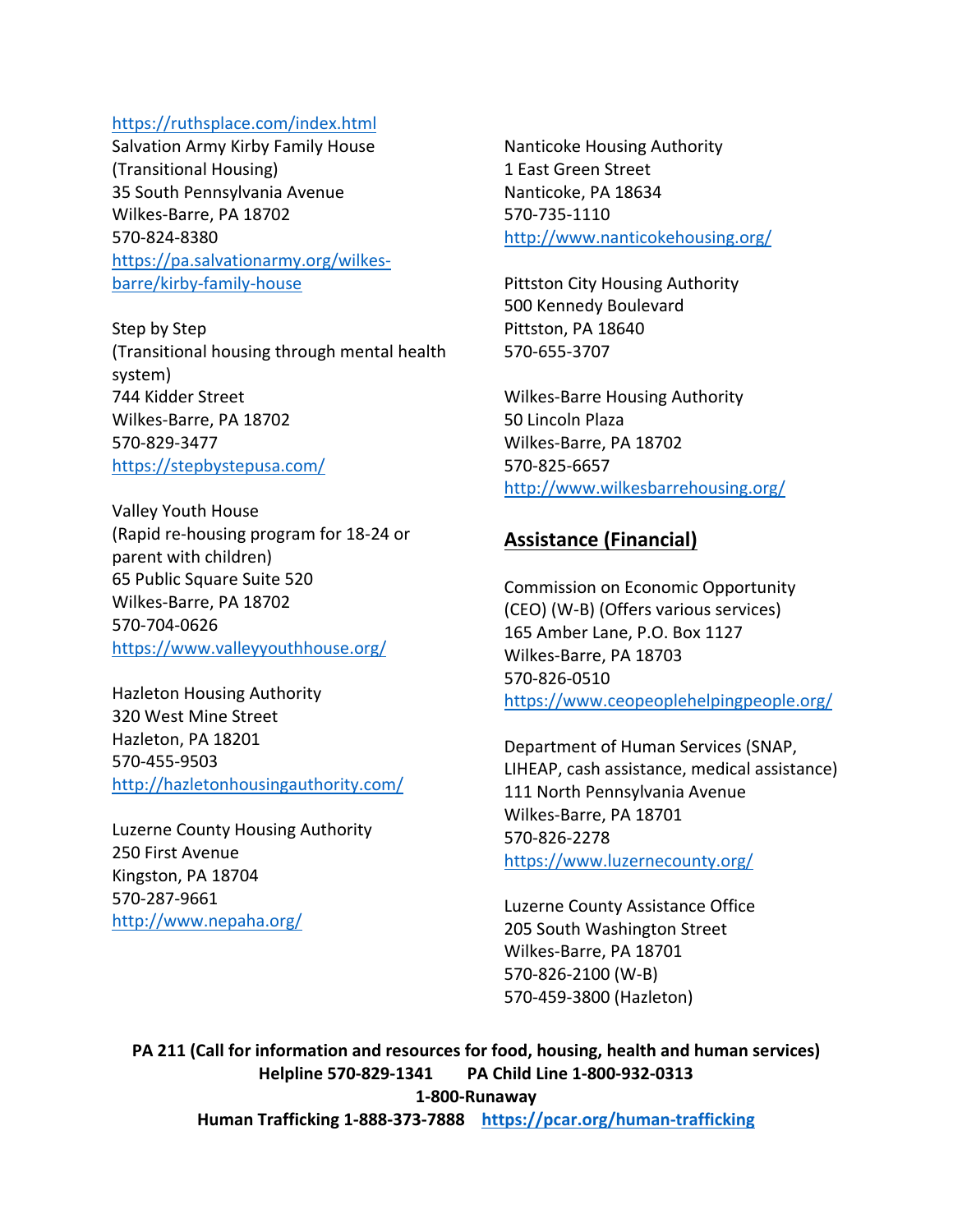American Red Cross 256 North Sherman Street Wilkes-Barre, PA 18702 570-832-7161

# **Food**

Saint Vincent DePaul Kitchen (Clothing Closet next door) 39 East Jackson Street Wilkes-Barre, PA 18702 570-829-7796

\*\*\*For a comprehensive list of food pantries, please visit: [https://www.foodpantries.org/ci/pa](https://www.foodpantries.org/ci/pa-luzerne)[luzerne](https://www.foodpantries.org/ci/pa-luzerne)

Pennsylvania Hunger Action Center 1-800-366-3997 (Food information line) 1-800-634-2033 (Food stamps)

# **Child Care**

Early Learning Resource Center, Inc. 415 North Main Street Wilkes-Barre, PA 18702 570-704-5333

Luzerne County Children and Youth Services 111 North Pennsylvania Blvd. Wilkes-Barre, PA 18701 570-826-8710 (Wilkes-Barre) 570-454-940 (Hazleton) [https://www.luzernecounty.org/720/Childr](https://www.luzernecounty.org/720/Children-Youth) [en-Youth](https://www.luzernecounty.org/720/Children-Youth)

Luzerne County Head Start 23 Beekman Street Wilkes-Barre, PA 18703 570-829-6231 <https://lcheadstart.org/>

Luzerne/Wyoming Counties Early Intervention Services 111 North Pennsylvania Avenue Suite 200 Wilkes-Barre, PA 18701 570-825-9441 [https://www.luzernecounty.org/502/Early-](https://www.luzernecounty.org/502/Early-Intervention-Services)[Intervention-Services](https://www.luzernecounty.org/502/Early-Intervention-Services)

PA Child Day Care Work Hotline 1-877-472-5437 [https://www.dhs.pa.gov/Services/Children/](https://www.dhs.pa.gov/Services/Children/Pages/Child-Care-Works-Program.aspx) [Pages/Child-Care-Works-Program.aspx](https://www.dhs.pa.gov/Services/Children/Pages/Child-Care-Works-Program.aspx)

Catholic Youth Center (CYC) 36 South Washington Street Wilkes-Barre, PA 18701 570-823-6121 <http://www.wyomingvalleycyc.org/>

WIC (Women, Infants, Children) 250 Old River Road Wilkes-Barre, PA 18701 570-823-1516 570-501-2941 (Hazleton) [https://www.mfhs.org/our-programs/wic](https://www.mfhs.org/our-programs/wic-nutrition/)[nutrition/](https://www.mfhs.org/our-programs/wic-nutrition/)